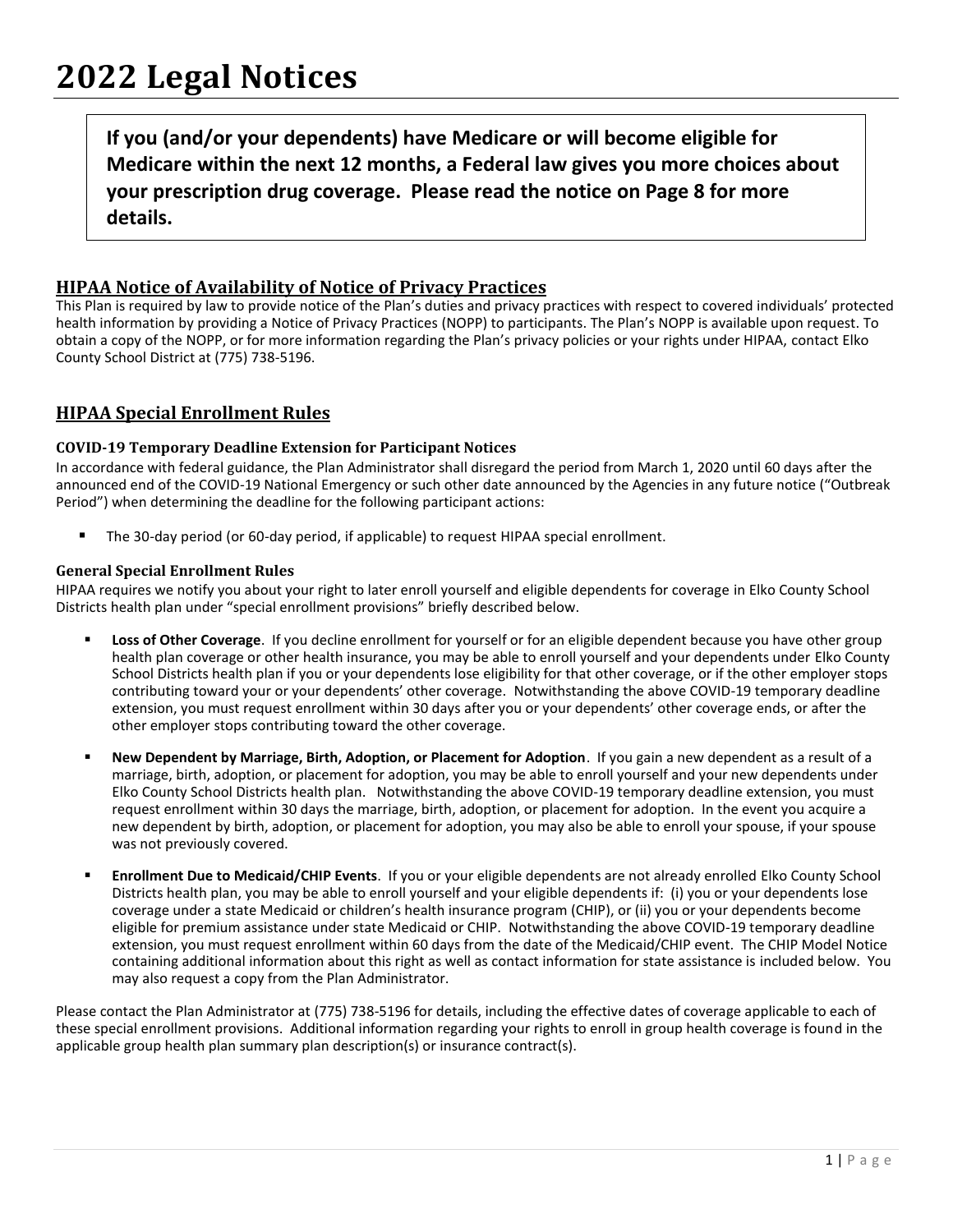# **Continuation of Coverage Rights Under COBRA**

This notice contains important information about your right to COBRA continuation coverage, which is a temporary extension of coverage under the Plan. **This notice generally explains COBRA continuation coverage, when it may become available to you and your family, and what you need to do to protect the right to receive it**.

The right to COBRA continuation coverage was created by a federal law, the Consolidated Omnibus Budget Reconciliation Act of 1985 (COBRA). COBRA continuation coverage can become available to you when you would otherwise lose your group health coverage. It can also become available to other members of your family who are covered under the Plan when they would otherwise lose their group health coverage. For additional information about your rights and obligations under the Plan and under federal law, you should review the Plan's Summary Plan Description or contact the Elko County School District at (775) 738-5196

**You may have other options available to you when you lose group health coverage**. For example, you may be eligible to buy an individual plan through the Health Insurance Marketplace. By enrolling in coverage through the Marketplace, you may qualify for lower costs on your monthly premiums and lower out-of-pocket costs. Additionally, you may qualify for a 30-day special enrollment period for another group health plan for which you are eligible (such as a spouse's plan), even if that plan generally doesn't accept late enrollees.

## **What is COBRA Continuation Coverage?**

COBRA continuation coverage is a continuation of Plan coverage when coverage would otherwise end because of a life event known as a "qualifying event." Specific qualifying events are listed later in this notice. After a qualifying event, COBRA continuation coverage must be offered to each person who is a "qualified beneficiary." You, your spouse, and your dependent children could become qualified beneficiaries if coverage under the Plan is lost because of the qualifying event. Under the Plan, qualified beneficiaries who elect COBRA continuation coverage must pay for COBRA continuation coverage.

If you are an employee, you will become a qualified beneficiary if you lose your coverage under the Plan because either one of the following qualifying events happens:

- Your hours of employment are reduced, or<br>■ Your employment ends for any reason other
- Your employment ends for any reason other than your gross misconduct.

If you are the spouse of an employee, you will become a qualified beneficiary if you lose your coverage under the Plan because any of the following qualifying events happens:

- Your spouse dies:
- Your spouse's hours of employment are reduced:
- Your spouse's employment ends for any reason other than his or her gross misconduct;
- Your spouse becomes entitled to Medicare benefits (under Part A, Part B, or both); or
- You become divorced or legally separated from your spouse.

Your dependent children will become qualified beneficiaries if they lose coverage under the Plan because any of the following qualifying events happen:

- The parent-employee dies;
- The parent-employee's hours of employment are reduced;
- **•** The parent-employee's employment ends for any reason other than his or her gross misconduct;
- The parent-employee becomes entitled to Medicare benefits (Part A, Part B, or both);
- The parents become divorced or legally separated; or<br>■ The child stops being eligible for coverage under the B
- The child stops being eligible for coverage under the Plan as a "dependent child."

## **When is COBRA Coverage Available?**

The Plan will offer COBRA continuation coverage to qualified beneficiaries only after the Plan Administrator has been notified that a qualifying event has occurred. When the qualifying event is the end of employment or reduction of hours of employment, death of the employee, or the employee's becoming entitled to Medicare benefits (under Part A, Part B, or both), the employer must notify the Plan Administrator of the qualifying event.

#### **COVID-19 Temporary Deadline Extension for Participant Notices**

In accordance with federal guidance, the Plan Administrator shall disregard the period from March 1, 2020 until 60 days after the announced end of the COVID-19 National Emergency or such other date announced by the Agencies in any future notice ("Outbreak Period") when determining the deadline for the following participant actions:

- The 60-day period for individuals to notify the plan of a COBRA qualifying event (e.g. divorce/legal separation, child attaining age 26, or SSA disability determination);
- The 60-day election period for COBRA continuation coverage after receipt of the COBRA Election Notice; and,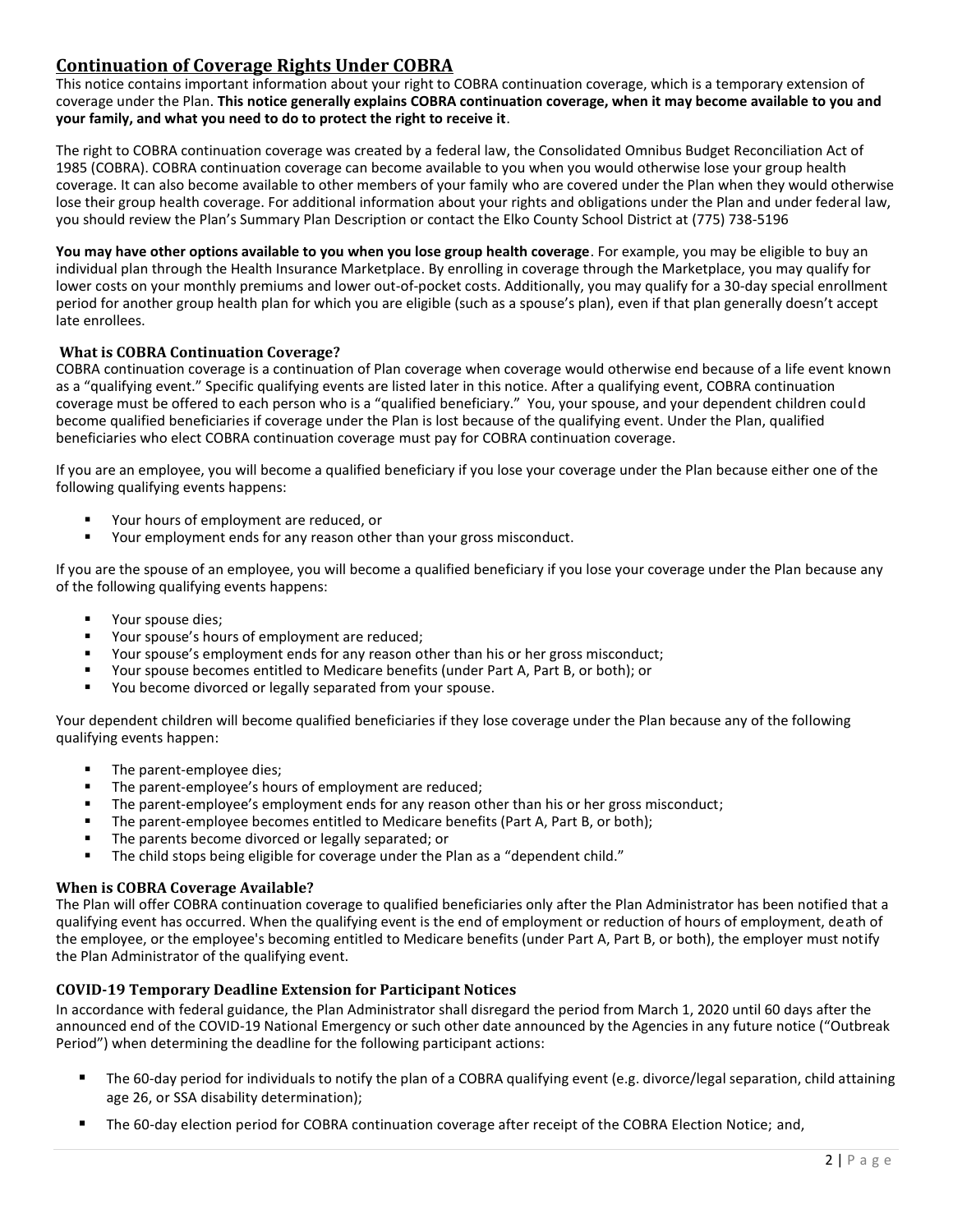■ The date for making COBRA premium payments (e.g. 45-day initial payment deadline and/or 30 day grace period for subsequent payments).

#### **You Must Give Notice of Some Qualifying Events**

Notwithstanding the above COVID-19 temporary deadline extension, for certain qualifying events (divorce or legal separation of the employee and spouse or a dependent child's losing eligibility for coverage as a dependent child), you must notify the Plan Administrator within 60 days after the qualifying event occurs. Your notice must provide the type of qualifying event, the date of the qualifying event, and the name and address of the employee, spouse or dependent who underwent the qualifying event.

You must provide this notice to: Elko County School Districts Human Resources.

#### **How is COBRA Coverage Provided?**

Once the Plan Administrator receives notice that a qualifying event has occurred, COBRA continuation coverage will be offered to each of the qualified beneficiaries. Each qualified beneficiary will have an independent right to elect COBRA continuation coverage. Covered employees may elect COBRA continuation coverage on behalf of their spouses, and parents may elect COBRA continuation coverage on behalf of their children.

COBRA continuation coverage is a temporary continuation of coverage. When the qualifying event is the death of the employee, the employee's becoming entitled to Medicare benefits (under Part A, Part B, or both), your divorce or legal separation, or a dependent child's losing eligibility as a dependent child, COBRA continuation coverage lasts for up to a total of 36 months. When the qualifying event is the end of employment or reduction of the employee's hours of employment, and the employee became entitled to Medicare benefits less than 18 months before the qualifying event, COBRA continuation coverage for qualified beneficiaries other than the employee lasts until 36 months after the date of Medicare entitlement. For example, if a covered employee becomes entitled to Medicare 8 months before the date on which his employment terminates, COBRA continuation coverage for his spouse and children can last up to 36 months after the date of Medicare entitlement, which is equal to 28 months after the date of the qualifying event (36 months minus 8 months). Otherwise, when the qualifying event is the end of employment or reduction of the employee's hours of employment, COBRA continuation coverage generally lasts for only up to a total of 18 months. There are two ways in which this 18-month period of COBRA continuation coverage can be extended:

- Disability extension of 18-month period of continuation coverage: If you or anyone in your family covered under the Plan is determined by the Social Security Administration to be disabled and you notify the Plan Administrator in a timely fashion, you and your entire family may be entitled to receive up to an additional 11 months of COBRA continuation coverage, for a total maximum of 29 months. The disability would have to have started at some time before the 60th day of COBRA continuation coverage and must last at least until the end of the 18-month period of continuation coverage.
- Second qualifying event extension of 18-month period of continuation coverage: If your family experiences another qualifying event while receiving 18 months of COBRA continuation coverage, the spouse and dependent children in your family may extend their COBRA continuation coverage, for a maximum of 36 months (as measured from the first qualifying event), if notice of the second qualifying event is properly given to the Plan. This extension may be available to the spouse and any dependent children receiving continuation coverage if the employee or former employee dies, becomes entitled to Medicare benefits (under Part A, Part B, or both), or gets divorced or legally separated, or if the dependent child stops being eligible under the Plan as a dependent child, but only if the event would have caused the spouse or dependent child to lose coverage under the Plan had the first qualifying event not occurred.

## **Are there other coverage options besides COBRA Continuation Coverage?**

Yes. Instead of enrolling in COBRA continuation coverage, there may be other coverage options for you and your family through the Health Insurance Marketplace, Medicare, Medicaid, Children's Health In[surance Program \(CHIP\),](https://www.healthcare.gov/are-my-children-eligible-for-chip) or other group health plan coverage options (such as a spouse's plan) through what is called a "special enrollment period." Some of these options may cost less than COBRA continuation coverage. You can learn more about many of these options at **[www.healthcare.gov](https://www.dol.gov/ebsa/www.healthcare.gov)**.

**Can I enroll in Medicare instead of COBRA continuation coverage after my group health plan coverage ends?** In general, if you don't enroll in Medicare Part A or B when you are first eligible because you are still employed, after the Medicare initial enrollment period, you have an 8-month special enrollment period to sign up for Medicare Part A or B, beginning on the earlier of

- The month after your employment ends; or
- The month after group health plan coverage based on current employment ends.

If you don't enroll in Medicare and elect COBRA continuation coverage instead, you may have to pay a Part B late enrollment penalty and you may have a gap in coverage if you decide you want Part B later. If you elect COBRA continuation coverage and later enroll in Medicare Part A or B before the COBRA continuation coverage ends, the Plan may terminate your continuation coverage. However, if Medicare Part A or B is effective on or before the date of the COBRA election, COBRA coverage may not be discontinued on account of Medicare entitlement, even if you enroll in the other part of Medicare after the date of the election of COBRA coverage.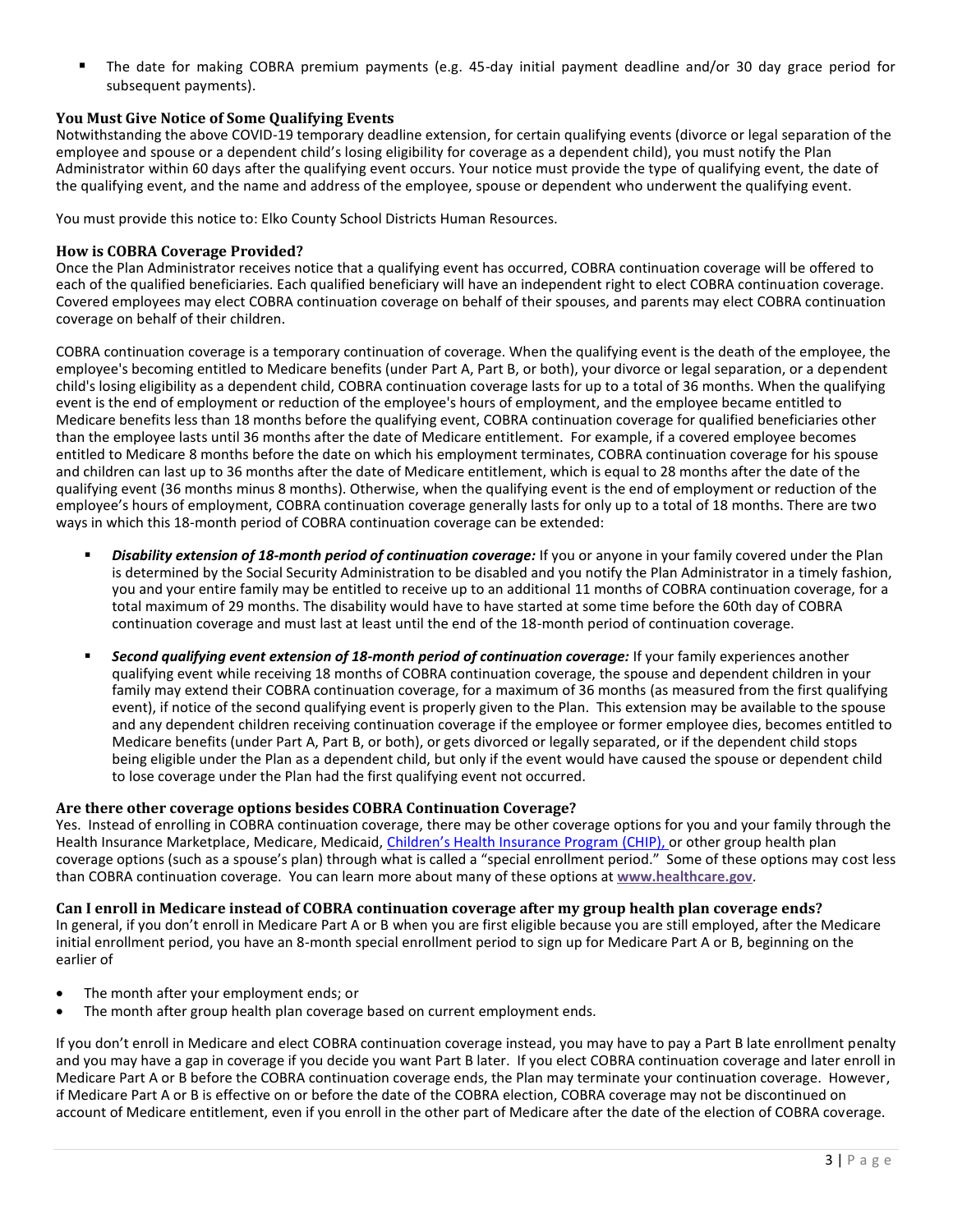If you are enrolled in both COBRA continuation coverage and Medicare, Medicare will generally pay first (primary payer) and COBRA continuation coverage will pay second. Certain plans may pay as if secondary to Medicare, even if you are not enrolled in Medicare.

For more information visit [https://www.medicare.gov/medicare-and-you.](https://www.medicare.gov/medicare-and-you)

#### **If You Have Questions**

Questions concerning your Plan or your COBRA continuation coverage rights should be addressed to the contact or contacts identified below. For more information about your rights under the Employee Retirement Income Security Act (ERISA), including COBRA, the Patient Protection and Affordable Care Act, and other laws affecting group health plans, contact the nearest Regional or District Office of the U.S. Department of Labor's Employee Benefits Security Administration (EBSA) in your area or visit www.dol.gov/ebsa. (Addresses and phone numbers of Regional and District EBSA Offices are available through EBSA's website.) For more information about the Marketplace, visit [www.HealthCare.gov.](http://www.healthcare.gov/)

#### **Keep Your Plan Informed of Address Changes**

In order to protect your family's rights, you should keep the Plan Administrator informed of any changes in the addresses of family members. You should also keep a copy, for your records, of any notices you send to the Plan Administrator.

#### **Plan Contact Information**

Elko County School District 850 Elm Street Elko, NV 89801 (775) 738-5196

#### **Special COBRA Rule for Health FSAs**

COBRA coverage under the Health FSA will be offered only to qualified beneficiaries losing coverage who have underspent accounts. A qualified beneficiary has an underspent account if the annual limit elected by the covered employee, reduced by the reimbursable claims submitted up to the time of the qualifying event, is equal to or more than the amount of the premiums for Health FSA COBRA coverage that will be charged for the remainder of the Plan Year. Health FSA COBRA coverage will only last until the end of the Plan Year during which the qualifying event occurred. **The use-it-or-lose rule will continue to apply, so any unused funds (in excess of any carryover amount, if applicable) will be forfeited at the end of the Plan Year (and grace period if applicable) and the Health FSA COBRA coverage will be terminated**.

If applicable, any carryover funds remaining in a Health FSA account after the end of the Plan Year in which a qualifying event occurred will continue to be available to reimburse health care expenses until the qualified beneficiary's other COBRA coverage (e.g. medical, dental, vision) ends.

#### **Special Rules for Certain Qualified Beneficiaries under the American Rescue Plan of 2021**

Notwithstanding any provisions to the contrary in the "Continuation of Coverage Rights" Section of this SPD, special rules for COBRA coverage will apply temporarily in accordance with the American Rescue Plan Act of 2021 ("ARPA"). ARPA provides temporary premium assistance for COBRA continuation coverage ("COBRA Premium Assistance") The COBRA Premium Assistance is available to certain employees and their dependents who are eligible for COBRA continuation coverage due to a qualifying event that is a reduction in hours or an involuntary termination of employment (other than involuntary termination that was due to gross misconduct), and who elect COBRA continuation coverage. You will NOT be eligible for this COBRA Premium Assistance in the event you are eligible for Medicare or eligible for coverage under another group health plan, such as a plan sponsored by a new employer or a spouse's employer.

If you qualify for COBRA Premium Assistance, you do not need to pay any of the COBRA premium otherwise due to the Plan for the period from April 1, 2021 through September 30, 2021. If you continue your COBRA continuation coverage beyond that date, the COBRA Premium Assistance will cease, and you will have to pay the full amount due for your remaining COBRA continuation coverage.

*Additional Election Opportunity*. If you were offered COBRA continuation coverage as a result of a reduction in hours or an involuntary termination of employment, and you declined to take COBRA continuation coverage at that time, or you elected COBRA continuation coverage and later discontinued it, you may have another opportunity to elect COBRA continuation coverage and receive the COBRA Premium Assistance, if the maximum period you would have been eligible for COBRA continuation coverage has not yet expired (if COBRA continuation coverage had been elected or not discontinued). In such case, you will receive a notice of an extended COBRA election period informing you of this opportunity. You will have 60 days after the notice is provided to elect COBRA. However, this additional election period does not extend the period of COBRA continuation coverage beyond the original maximum period. COBRA continuation coverage with COBRA Premium Assistance elected in this additional election period begins with your first period of coverage beginning on or after April 1, 2021. You can begin your coverage prospectively from the date of your election, or, if you had a qualifying event on or before April 1st, you may choose to start your coverage as of April 1st, even if you receive an election notice and make such election at a later date. In either case, please note that the COBRA Premium Assistance is only available for periods of coverage from April 1, 2021 through September 30, 2021.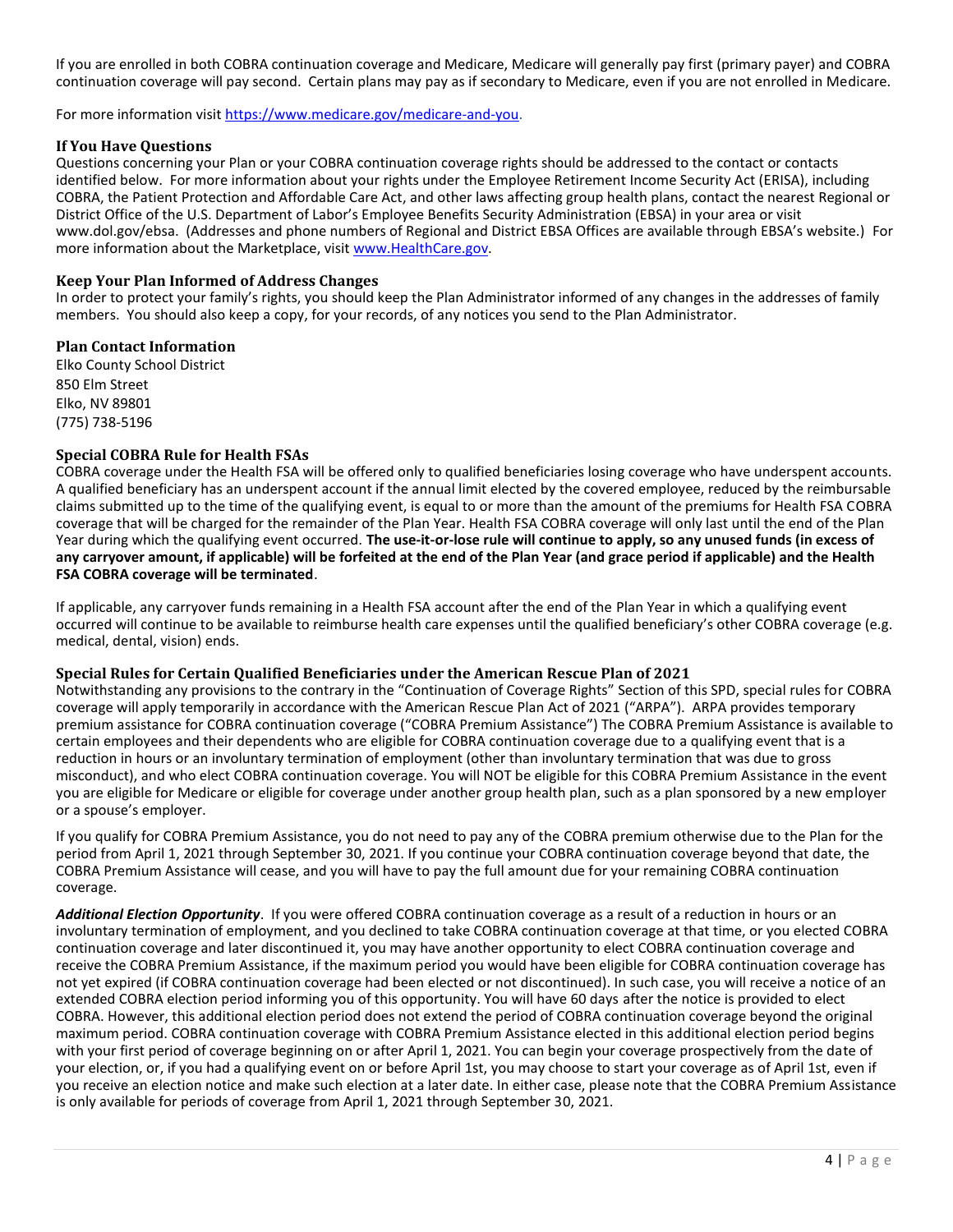*Cessation of COBRA Premium Assistance*. You will cease to be eligible for COBRA Premium Assistance for any month of coverage after the *earlier* of (1) the date you become eligible for Medicare or any other group health plan coverage (not including coverage that is only excepted benefits such as dental or vision coverage, a Qualified Small Employer Health Reimbursement Arrangement, or a health flexible spending arrangement); or (2) the last day of your maximum COBRA continuation coverage period, as determined by the date of your qualifying event. If you become eligible for Medicare or such other group health plan coverage during the period you are receiving COBRA Premium Assistance, you MUST notify the Plan Administrator in writing. If you fail to provide this notice, you may be subject to a financial penalty.

If your COBRA continuation coverage period ends before September 30, 2021, this right to COBRA Premium Assistance will NOT extend your rights to COBRA continuation coverage. In addition, COBRA coverage may end before September 30, 2021 in certain circumstances, including for failure to pay premiums, for fraud, or, as mentioned above, if you become covered under another group health plan or entitled to Medicare.

*Election Timing*. If you are eligible for this COBRA Premium Assistance, you must elect COBRA continuation coverage within 60 days of receipt of the relevant COBRA notice you will be sent by the Plan, or you will forfeit your right to elect COBRA continuation coverage with COBRA Premium Assistance. The temporary deadline extensions of COBRA election periods specified in the "Deadline Extensions for Participant Actions" subsection above do NOT apply to the 60-day election period related to this COBRA Premium Assistance.

## **Women's Health & Cancer Rights Act of 1998**

In the case of an employee or dependent who receives benefits under the plan in connection with a mastectomy and who elects breast reconstruction (in a manner determined in consultation with the attending physician and the patient), coverage will be provided for:

- Reconstruction of the breast on which mastectomy has been performed, including nipple and areola reconstruction and repigmentation to restore the physical appearance of the breast;
- Eurgery and reconstruction on the other breast to produce a symmetrical appearance;
- Prostheses; and
- Treatment for physical complications of all stages of mastectomy, including lymphedemas.

Coverage for reconstructive breast surgery may not be denied or reduced on the grounds that it is cosmetic in nature or that it otherwise does not meet the coverage definition of "medically necessary". Benefits will be provided on the same basis as for any other illness or injury under the Plan.

If you would like more information on WHCRA benefits, call your Plan Administrator at (775) 299-4716.

## **Newborns' and Mothers' Health Protection Act of 1996**

Under federal law (Newborns' Act), group health plans and health insurance issuers offering group health insurance coverage generally may not restrict benefits for any hospital length of stay in connection with child birth for the mother or newborn child to less than 48 hours following a vaginal delivery, or less than 96 hours following a delivery by cesarean section. However, the plan, or issuer may pay for a shorter stay if the attending provider (e.g., your physician, nurse midwife, or physician assistant), after consultation with the mother, discharges the mother or newborn earlier.

Also, under federal law, plans and issuers may not set the level of benefits or out-of-pocket costs so that any later portion of the 48 hour (or 96 hour) stay is treated in a manner less favorable to the mother or newborn than any earlier portion of the stay. In addition, a plan or issuer may not require that a physician or other health care provider obtain authorization for prescribing a length of stay of up to 48 hours (or 96 hours). However, to use certain providers or facilities, or to reduce your out-of-pocket costs, you may be required to obtain pre-certification.

A number of states adopted requirements for benefits covering maternity stays prior to the enactment of the Newborns' Act. The federal law does not preempt state law if the state law meets certain criteria. For information on pre-certification, contact your Plan Administrator at (775) 738-5196.

## **Affordable Care Act**

Anthem Blue Cross Blue Shield generally allows the designation of a primary care provider. You have the right to designate any primary care provider who participates in the network and who is available to accept you and/or your family members for information on how to select a primary care provider, and for a list of participating primary care providers, contact Anthem Blue Cross Blue Shield at (866) 837-4596.

For children, you may designate a pediatrician as the primary care provider.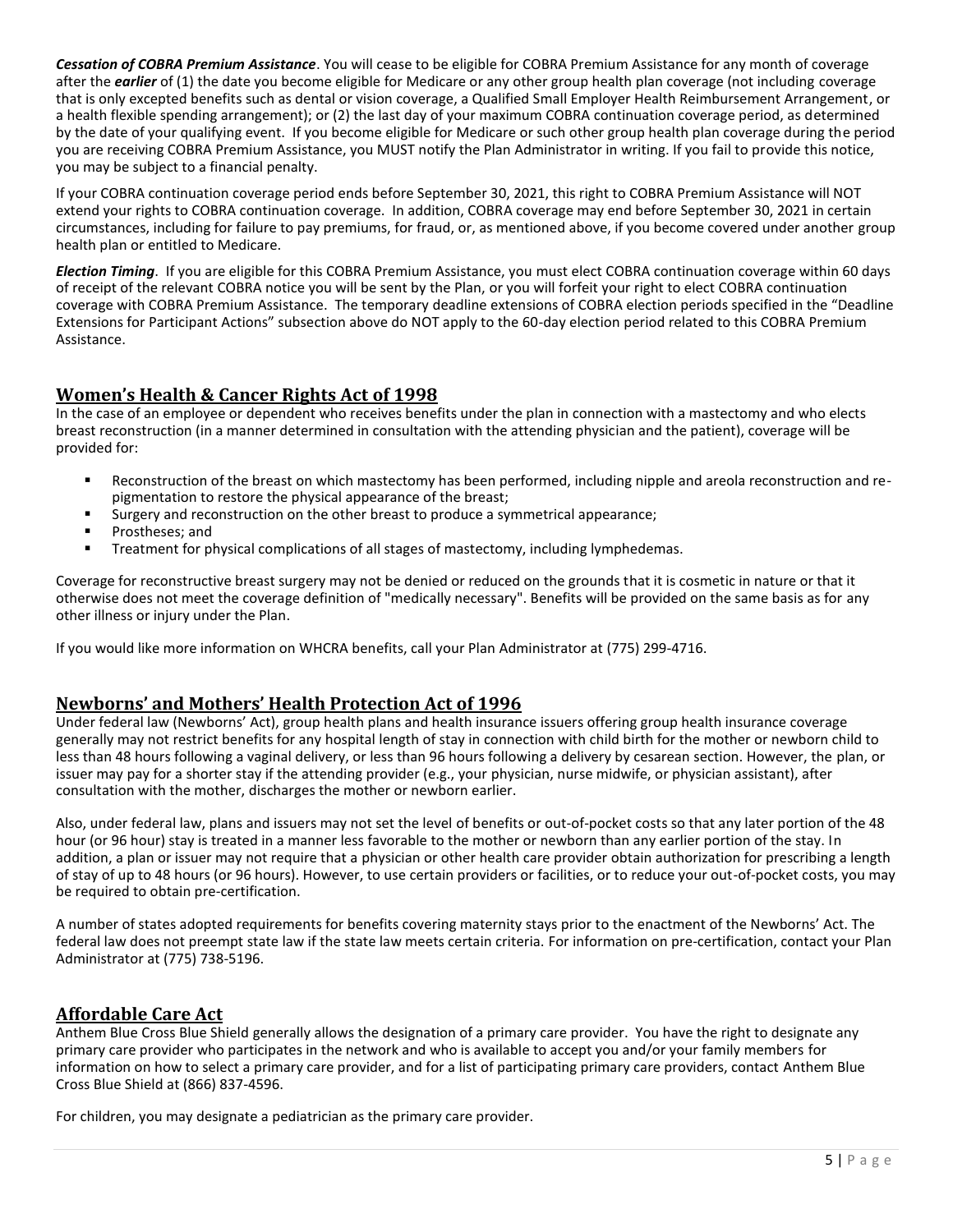You do not need prior authorization from Anthem Blue Cross Blue Shield or from any other person (including a primary care provider) in order to obtain access to obstetrical or gynecological care from a health care professional in our network or specializes in obstetrics or gynecology. The health care professional, however, may be required to comply with certain procedures, including obtaining prior authorization for certain services, following a pre-approved treatment plan, or procedures for making referrals. For a list of participating health care professionals who specialize in obstetrics or gynecology, contact Anthem Blue Cross Blue Shield at (866) 837-4596.

#### **Rebates for Failure to meet Medical Loss Ratio Requirements**

In the event that Elko County School District qualifies and receives a return of premium (Rebate) as a result of an insurance issuer's failure to meet the Medical Loss Ratio requirements under the Affordable Care Act, Elko County School District at its option, shall either:

- Reimburse Plan participants through a payroll adjustment in the amount determined under the Affordable Care Act regulations;
- Reduce employee contributions by an amount determined under Affordable Care Act regulations to reflect the employee's share of the Rebate; or
- Use the Rebate to enhance benefits under the Plan by an amount determined under Affordable Care Act regulations.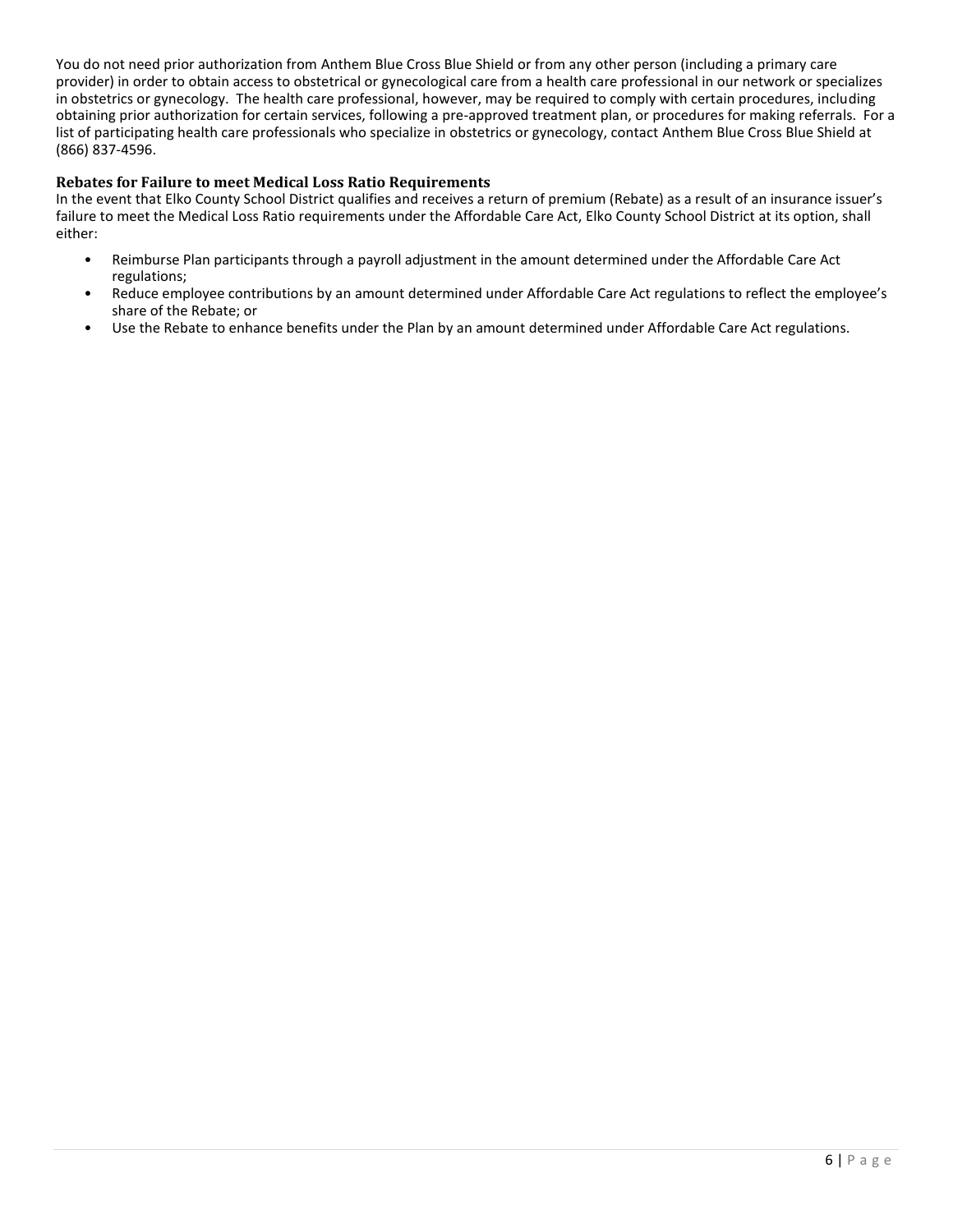When you get emergency care or get treated by an out-of-network provider at an in-network hospital or ambulatory surgical center, you are protected from surprise billing or balance billing.

## **What is "balance billing" (sometimes called "surprise billing")?**

When you see a doctor or other health care provider, you may owe certain out-of-pocket costs, such as a copayment, coinsurance, and/or a deductible. You may have other costs or have to pay the entire bill if you see a provider or visit a health care facility that isn't in your health plan's network.

"Out-of-network" describes providers and facilities that haven't signed a contract with your health plan. Out-of-network providers may be permitted to bill you for the difference between what your plan agreed to pay and the full amount charged for a service. This is called "**balance billing**." This amount is likely more than in-network costs for the same service and might not count toward your annual out-of-pocket limit.

"Surprise billing" is an unexpected balance bill. This can happen when you can't control who is involved in your care—like when you have an emergency or when you schedule a visit at an in-network facility but are unexpectedly treated by an out-of-network provider.

# **You are protected from balance billing for:**

## *Emergency services*

If you have an emergency medical condition and get emergency services from an out-of-network provider or facility, the most the provider or facility may bill you is your plan's in-network cost-sharing amount (such as copayments and coinsurance). You **can't** be balance billed for these emergency services. This includes services you may get after you're in stable condition, unless you give written consent and give up your protections not to be balanced billed for these post-stabilization services.

## *Certain services at an in-network hospital or ambulatory surgical center*

When you get services from an in-network hospital or ambulatory surgical center, certain providers there may be out-of-network. In these cases, the most those providers may bill you is your plan's in-network cost-sharing amount. This applies to emergency medicine, anesthesia, pathology, radiology, laboratory, neonatology, assistant surgeon, hospitalist, or intensivist services. These providers **can't** balance bill you and may **not** ask you to give up your protections not to be balance billed.

If you get other services at these in-network facilities, out-of-network providers **can't** balance bill you, unless you give written consent and give up your protections.

## **You're never required to give up your protections from balance billing. You also aren't required to get care out-of-network. You can choose a provider or facility in your plan's network.**

## **When balance billing isn't allowed, you also have the following protections:**

- You are only responsible for paying your share of the cost (like the copayments, coinsurance, and deductibles that you would pay if the provider or facility was in-network). Your health plan will pay out-of-network providers and facilities directly.
- Your health plan generally must:
	- o Cover emergency services without requiring you to get approval for services in advance (prior authorization).
	- o Cover emergency services by out-of-network providers.
	- Base what you owe the provider or facility (cost-sharing) on what it would pay an in-network provider or facility and show that amount in your explanation of benefits.
	- o Count any amount you pay for emergency services or out-of-network services toward your deductible and out-of-pocket limit.

## **If you believe you've been wrongly billed**, you may contact the U.S. Department of Human Services or Nevada Department of Insurance.

Visit www.hhs.gov for more information about your rights under federal law.

Visit www.doi.nv.gov for more information about your rights under Nevada.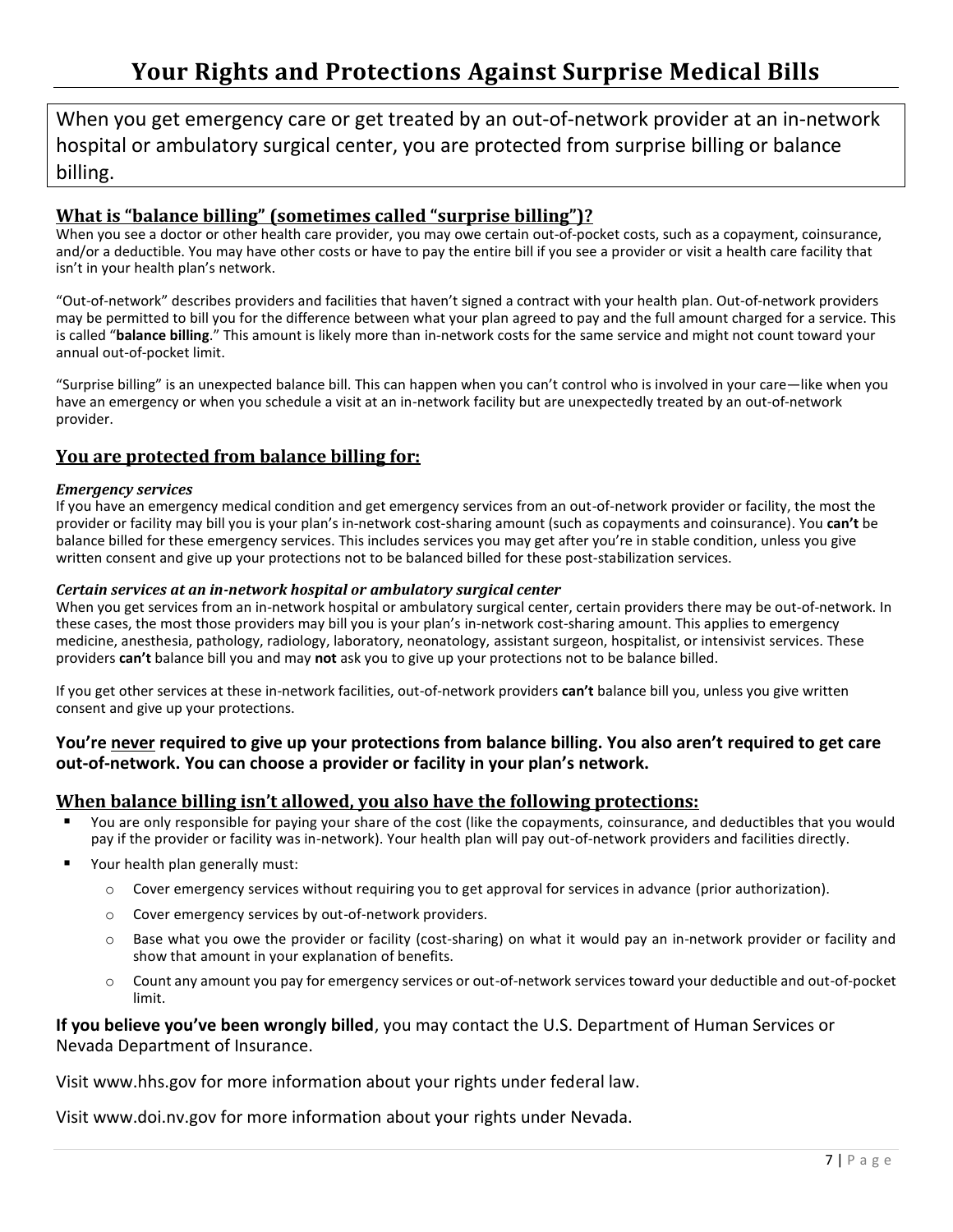# **Important Notice About Your Prescription Drug Coverage and Medicare: Creditable Coverage**

*If you (and/or your dependents) have Medicare, or will become eligible for Medicare within the next 12 months, federal law gives you more choices about your prescription drug coverage. Please read the following notice for more details.*

*Please read this notice carefully. It has information about your prescription drug coverage under Elko County School Districts health plan (Employer Plan) and the coverage options available to Medicare Part-D eligible individuals. This Notice also provides information on additional resources that may help you decide which prescription drug coverage to choose.*

*You should keep this notice with your important records. If you or your family members aren't currently covered by Medicare and won't become covered by Medicare in the next 12 months, this notice doesn't apply to you.*

# **Notice of Creditable Coverage**

The purpose of this notice is to advise you that the Employer Plan prescription drug coverage listed below is expected to pay out, on average, at least as much as the standard Medicare prescription drug coverage will pay. This is known as "creditable coverage."

- **Elko County School District PPO Plan**
- **Elko County School District HSA Plan**

Why this is important: Coverage under one of these plans may help you avoid a Medicare Part D late enrollment penalty. If you or your covered dependent(s) are enrolled in the Employer Plan and are currently or become covered by Medicare, you may decide to enroll in a Medicare prescription drug plan later and not be subject to a late enrollment penalty—as long as you had creditable coverage within 63 days of your Medicare prescription drug plan enrollment.

# **Late Enrollment Penalty (Higher Premium Charge)**

You should know that if you waive or drop coverage under the Employer Plan and you go 63 days or longer without creditable prescription drug coverage (once your applicable Medicare enrollment period ends), your monthly Medicare Part D premium may go up by at least 1% per month for every month that you do not have creditable coverage. For example, if you go 19 months without coverage, your Medicare prescription drug plan premium may consistently be at least 19% higher than what most other people pay. You may have to pay this higher premium as long as you have Medicare prescription drug coverage. In addition, you may have to wait until the following October to enroll in Medicare Part D.

# **Medicare Prescription Drug Coverage**

You may have heard about Medicare's prescription drug coverage (called Medicare Part D), and wondered how it would affect you. Medicare offers prescription drug coverage to everyone with Medicare. All Medicare prescription drug plans provide at least a standard level of coverage set by Medicare. Some plans also offer more coverage for a higher monthly premium.

Individuals can enroll in a Medicare prescription drug plan when they first become Part D eligible, and each year thereafter during Medicare open enrollment (October 15 through December 7). Individuals who decide to drop their creditable employer/union coverage may be eligible for a two month Medicare Special Enrollment Period.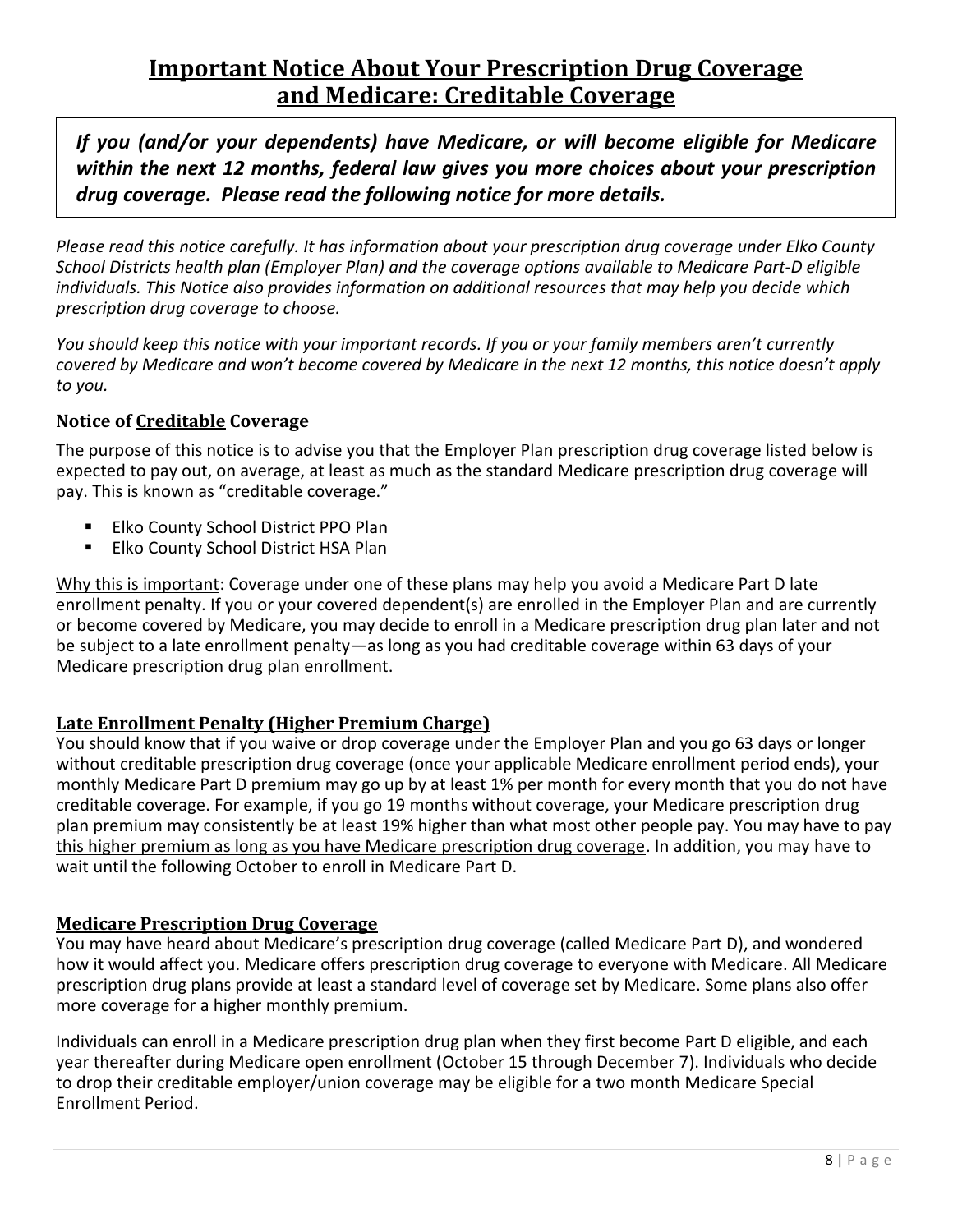# **Interaction Between Coverages**

If you decide to enroll in a Medicare prescription drug plan and you are an active employee or a family member of an active employee, your current Employer Plan coverage may be affected. See pages 7- 9 of the CMS Disclosure of Creditable Coverage To Medicare Part D Eligible Individuals Guidance (available [at](http://www.cms.hhs.gov/CreditableCoverage/))  [http://www.cms.hhs.gov/CreditableCoverage/\), w](http://www.cms.hhs.gov/CreditableCoverage/))hich outlines the prescription drug plan provisions/options that Medicare eligible individuals may have available to them when they become eligible for Medicare Part D.

In addition, if you waive or drop your current Employer Plan coverage to enroll in a Medicare Part D plan, you and your dependents may be able to re-enroll in the Employer Plan coverage at open enrollment or when you have a special enrollment event.

## **Additional Information**

Contact the person listed at the end of this Notice for further information about your current prescription drug coverage. **NOTE:** You may receive this notice at other times in the future—such as before the next period you can enroll in Medicare prescription drug coverage, if the Employer Plan coverage changes, or upon your request.

More detailed information about Medicare plans that offer prescription drug coverage is in the *Medicare & You* handbook. Medicare participants will receive a copy of the handbook in the mail every year from Medicare. You may also be contacted directly by Medicare prescription drug plans. Here's how to get more information about Medicare prescription drug plans:

- Visit www.medicare.gov.
- Call your State Health Insurance Assistance Program (see a copy of the *Medicare & You* handbook for the telephone number) for personalized help.
- Call 1-800-MEDICARE (1-800-633-4227). TTY users should call 1-877-486-2048.

For people with limited income and resources, extra help paying for a Medicare prescription drug plan is available. For information about this extra help, contact the Social Security Administration (SSA) online at www.socialsecurity.gov or call 1-800-772-1213 (TTY 1-800-325-0778).

**Remember: Keep this notice. If you enroll in a Medicare prescription drug plan, you may be required to provide a copy of this notice when you join a Part D plan to show that you have maintained creditable coverage and, therefore, may not be required to pay a higher Part D premium.**

For more information about this notice or your employer-sponsored prescription drug coverage, contact:

Elko County School District 850 Elm Street Elko, NV 89801 (775) 738-5196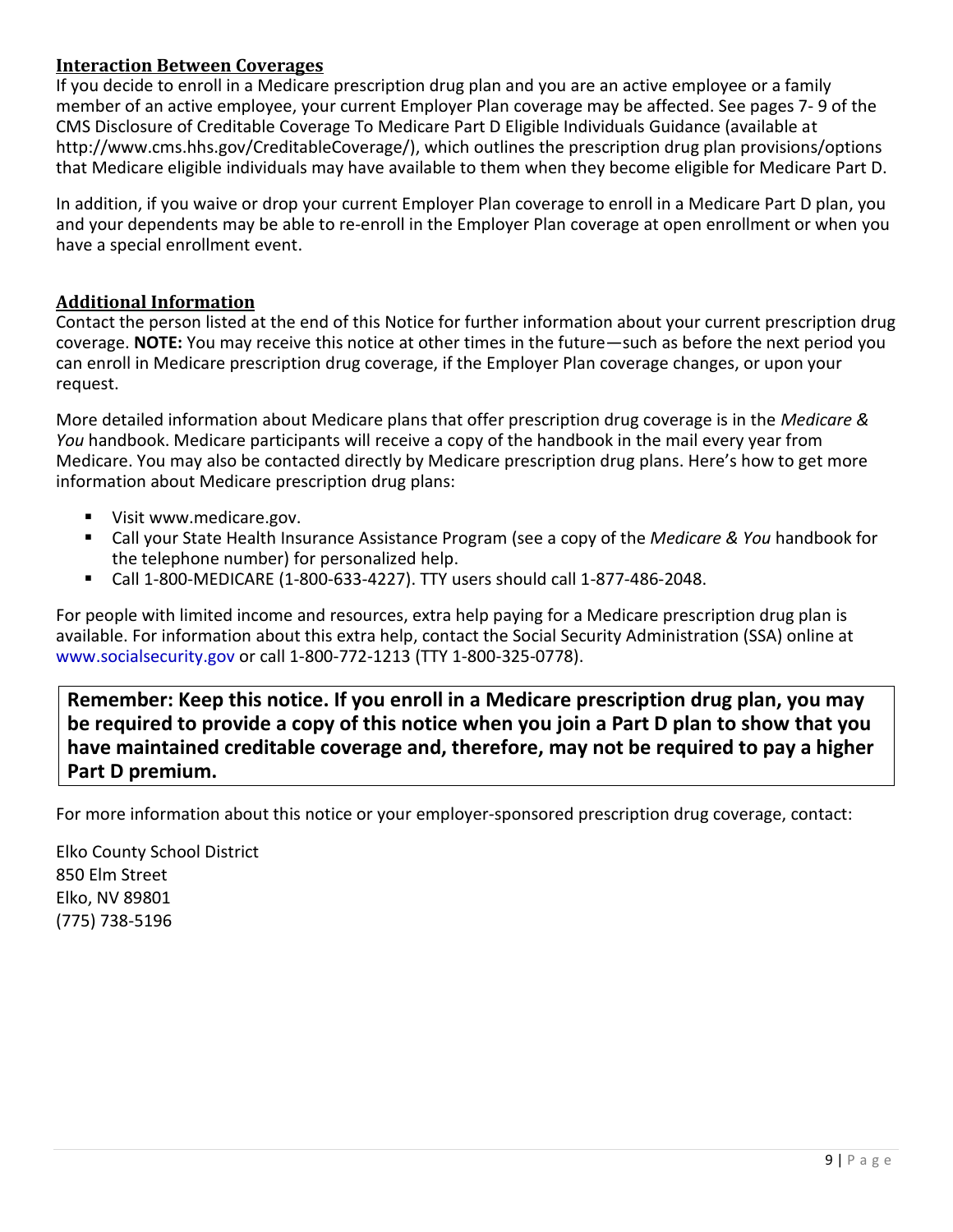# **Premium Assistance under Medicaid and the Children's Health Insurance Program (CHIP)**

If you or your children are eligible for Medicaid or CHIP and you're eligible for health coverage from your employer, your state may have a premium assistance program that can help pay for coverage, using funds from their Medicaid or CHIP programs. If you or your children aren't eligible for Medicaid or CHIP, you won't be eligible for these premium assistance programs but you may be able to buy individual insurance coverage through the Health Insurance Marketplace. For more information, visit **[www.healthcare.gov](http://www.healthcare.gov/)**.

If you or your dependents are already enrolled in Medicaid or CHIP and you live in a State listed below, contact your State Medicaid or CHIP office to find out if premium assistance is available.

If you or your dependents are NOT currently enrolled in Medicaid or CHIP, and you think you or any of your dependents might be eligible for either of these programs, contact your State Medicaid or CHIP office or dial **1-877-KIDS NOW** or **[www.insurekidsnow.gov](http://www.insurekidsnow.gov/)** to find out how to apply. If you qualify, ask your state if it has a program that might help you pay the premiums for an employersponsored plan.

If you or your dependents are eligible for premium assistance under Medicaid or CHIP, as well as eligible under your employer plan, your employer must allow you to enroll in your employer plan if you aren't already enrolled. This is called a "special enrollment" opportunity, and **you must request coverage within 60 days of being determined eligible for premium assistance**. If you have questions about enrolling in your employer plan, contact the Department of Labor at **[www.askebsa.dol.gov](http://www.askebsa.dol.gov/)** or call **1-866-444-EBSA (3272)**.

If you live in one of the following states, you may be eligible for assistance paying your employer health plan premiums. The following list of states is current as of July 31, 2021. Contact your State for more information on eligibility.

| <b>ALABAMA - Medicaid</b>                                                                                                                                                                                                                                                                                                                                                        | <b>ALASKA - Medicaid</b>                                                                                                                                                                                                                   |
|----------------------------------------------------------------------------------------------------------------------------------------------------------------------------------------------------------------------------------------------------------------------------------------------------------------------------------------------------------------------------------|--------------------------------------------------------------------------------------------------------------------------------------------------------------------------------------------------------------------------------------------|
| Website: http://myalhipp.com/<br>Phone: 1-855-692-5447                                                                                                                                                                                                                                                                                                                           | The AK Health Insurance Premium Payment Program<br>Website: http://myakhipp.com/<br>Phone: 1-866-251-4861<br>Email: CustomerService@MyAKHIPP.com<br><b>Medicaid Eligibility:</b><br>http://dhss.alaska.gov/dpa/Pages/medicaid/default.aspx |
| <b>ARKANSAS - Medicaid</b>                                                                                                                                                                                                                                                                                                                                                       | <b>CALIFORNIA - Medicaid</b>                                                                                                                                                                                                               |
| Website: http://myarhipp.com/<br>Phone: 1-855-MyARHIPP (855-692-7447)                                                                                                                                                                                                                                                                                                            | Website:<br>Health Insurance Premium Payment (HIPP) Program<br>http://dhcs.ca.gov/hipp<br>Phone: 916-445-8322<br>Email: hipp@dhcs.ca.gov                                                                                                   |
| <b>COLORADO - Medicaid and CHIP+</b>                                                                                                                                                                                                                                                                                                                                             | <b>FLORIDA - Medicaid</b>                                                                                                                                                                                                                  |
| Health First Colorado Website:<br>https://www.healthfirstcolorado.com/<br>Phone: 1-800-221-3943/State Relay 711<br>CHP+: https://www.colorado.gov/pacific/hcpf/child-health-plan-<br>plus<br>Phone: 1-800-359-1991/State Relay 711<br>Health Insurance Buy-In Program (HIBI):<br>https://www.colorado.gov/pacific/hcpf/<br>health-insurance-buy-program<br>Phone: 1-855-692-6442 | Website: https://www.flmedicaidtplrecovery.com/<br>flmedicaidtplrecovery.com/hipp/index.html<br>Phone: 1-877-357-3268                                                                                                                      |
| <b>GEORGIA - Medicaid</b>                                                                                                                                                                                                                                                                                                                                                        | <b>INDIANA - Medicaid</b>                                                                                                                                                                                                                  |
| Website: https://medicaid.georgia.gov/health-insurance-<br>premium-payment-program-hipp<br>Phone: 678-564-1162 ext 2131                                                                                                                                                                                                                                                          | Healthy Indiana Plan for low-income adults 19-64<br>Website: http://www.in.gov/fssa/hip/<br>Phone: 1-877-438-4479<br>All other Medicaid:<br>Website: https://www.in.gov/medicaid/                                                          |
| <b>IOWA</b> - Medicaid and CHIP (Hawki)                                                                                                                                                                                                                                                                                                                                          | Phone 1-800-457-4584<br><b>KANSAS - Medicaid</b>                                                                                                                                                                                           |
|                                                                                                                                                                                                                                                                                                                                                                                  |                                                                                                                                                                                                                                            |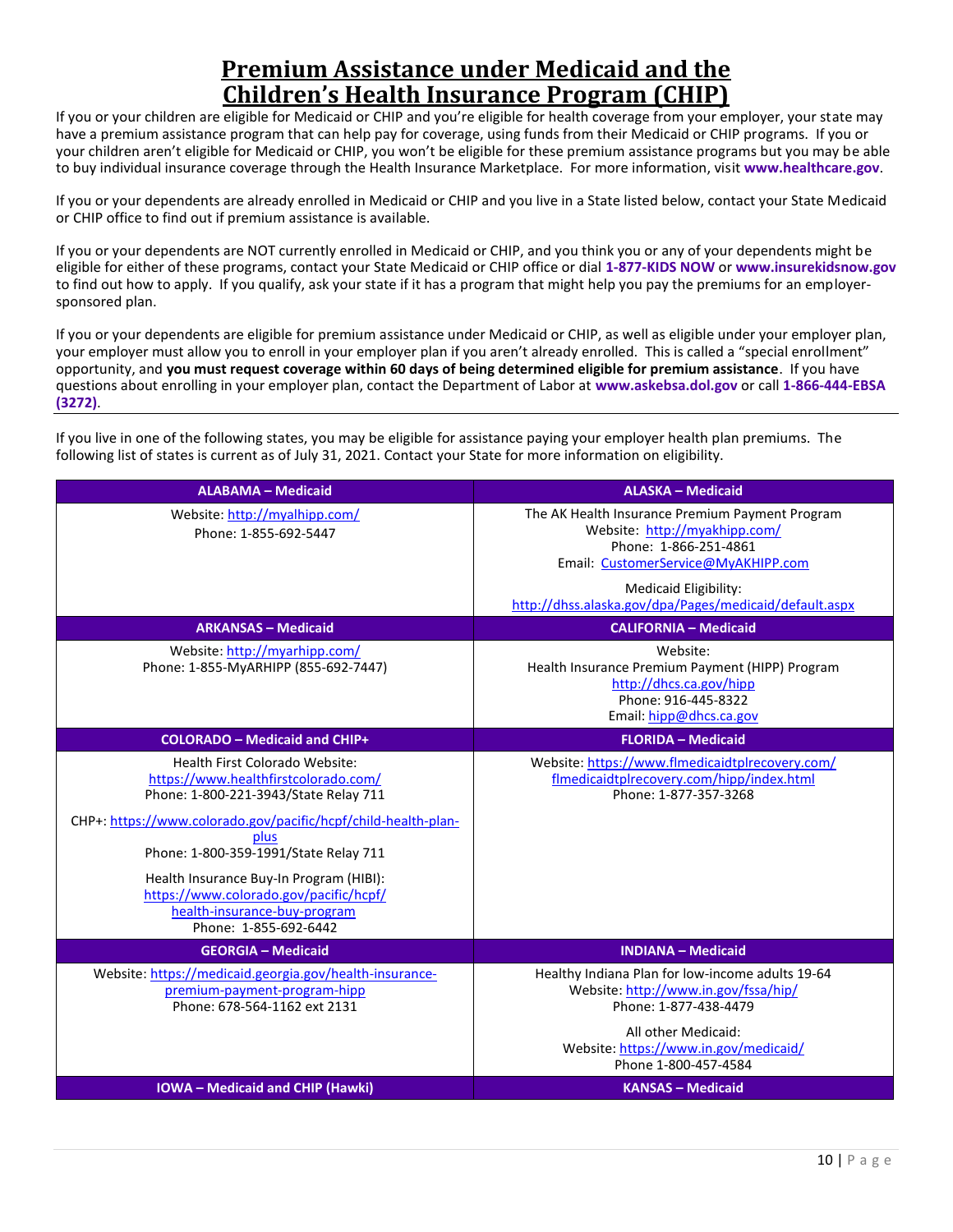| Medicaid Website:<br>https://dhs.iowa.gov/ime/members<br>Medicaid Phone: 1-800-338-8366<br>Hawki Website:<br>http://dhs.iowa.gov/Hawki<br>Hawki Phone: 1-800-257-8563<br>HIPP Website: https://dhs.iowa.gov/ime/members/medicaid-a-to-<br>$z/h$ ipp<br>HIPP Phone: 1-888-346-9562<br><b>KENTUCKY - Medicaid</b><br>Kentucky Integrated Health Insurance Premium Payment Program<br>(KI-HIPP) Website:<br>https://chfs.ky.gov/agencies/dms/member/Pages/ | Website: https://www.kancare.ks.gov/<br>Phone: 1-800-792-4884<br><b>LOUISIANA - Medicaid</b><br>Website: www.medicaid.la.gov or www.ldh.la.gov/lahipp<br>Phone: 1-888-342-6207 (Medicaid hotline) or<br>1-855-618-5488 (LaHIPP) |
|---------------------------------------------------------------------------------------------------------------------------------------------------------------------------------------------------------------------------------------------------------------------------------------------------------------------------------------------------------------------------------------------------------------------------------------------------------|---------------------------------------------------------------------------------------------------------------------------------------------------------------------------------------------------------------------------------|
| kihipp.aspx<br>Phone: 1-855-459-6328<br>Email: KIHIPP.PROGRAM@ky.gov<br>KCHIP Website: https://kidshealth.ky.gov/Pages/index.aspx<br>Phone: 1-877-524-4718<br>Kentucky Medicaid Website: https://chfs.ky.gov<br><b>MAINE - Medicaid</b>                                                                                                                                                                                                                 |                                                                                                                                                                                                                                 |
|                                                                                                                                                                                                                                                                                                                                                                                                                                                         | <b>MASSACHUSETTS - Medicaid and CHIP</b>                                                                                                                                                                                        |
| Enrollment Website:<br>https://www.maine.gov/dhhs/ofi/applications-forms<br>Phone: 1-800-442-6003/TTY: Maine relay 711<br>Private Health Insurance Premium Webpage:<br>https://www.maine.gov/dhhs/ofi/applications-forms                                                                                                                                                                                                                                | Website: https://www.mass.gov/info-details/masshealth-<br>premium-assistance-pa<br>Phone: 1-800-862-4840                                                                                                                        |
| Phone: - 800-977-6740/TTY: Maine relay 711                                                                                                                                                                                                                                                                                                                                                                                                              |                                                                                                                                                                                                                                 |
| <b>MINNESOTA - Medicaid</b>                                                                                                                                                                                                                                                                                                                                                                                                                             | <b>MISSOURI - Medicaid</b>                                                                                                                                                                                                      |
| Website:<br>https://mn.gov/dhs/people-we-serve/children-and-<br>families/health-care/health-care-programs/programs-and-<br>services/other-insurance.jsp<br>Phone: 1-800-657-3739                                                                                                                                                                                                                                                                        | Website: http://www.dss.mo.gov/mhd/participants/pages/<br>hipp.htm<br>Phone: 573-751-2005                                                                                                                                       |
| <b>MONTANA - Medicaid</b>                                                                                                                                                                                                                                                                                                                                                                                                                               | <b>NEBRASKA - Medicaid</b>                                                                                                                                                                                                      |
| Website: http://dphhs.mt.gov/MontanaHealthcarePrograms/HIPP<br>Phone: 1-800-694-3084                                                                                                                                                                                                                                                                                                                                                                    | Website: http://www.ACCESSNebraska.ne.gov<br>Phone: (855) 632-7633<br>Lincoln: (402) 473-7000<br>Omaha: (402) 595-1178                                                                                                          |
| <b>NEVADA - Medicaid</b>                                                                                                                                                                                                                                                                                                                                                                                                                                | <b>NEW HAMPSHIRE - Medicaid</b>                                                                                                                                                                                                 |
| Medicaid Website: https://dhcfp.ny.gov<br>Medicaid Phone: 1-800-992-0900                                                                                                                                                                                                                                                                                                                                                                                | Website: https://www.dhhs.nh.gov/oii/hipp.htm<br>Phone: 603-271-5218<br>Toll free for HIPP program: 1-800-852-3345, ext 5218                                                                                                    |
| <b>NEW JERSEY - Medicaid and CHIP</b>                                                                                                                                                                                                                                                                                                                                                                                                                   | <b>NEW YORK - Medicaid</b>                                                                                                                                                                                                      |
| <b>Medicaid Website:</b><br>http://www.state.nj.us/humanservices/<br>dmahs/clients/medicaid/<br>Medicaid Phone: 609-631-2392<br>CHIP Website: http://www.njfamilycare.org/index.html                                                                                                                                                                                                                                                                    | Website: https://www.health.ny.gov/health_care/medicaid/<br>Phone: 1-800-541-2831                                                                                                                                               |
| CHIP Phone: 1-800-701-0710                                                                                                                                                                                                                                                                                                                                                                                                                              |                                                                                                                                                                                                                                 |
| <b>NORTH CAROLINA - Medicaid</b>                                                                                                                                                                                                                                                                                                                                                                                                                        | <b>NORTH DAKOTA - Medicaid</b>                                                                                                                                                                                                  |
| Website: https://medicaid.ncdhhs.gov/<br>Phone: 919-855-4100                                                                                                                                                                                                                                                                                                                                                                                            | Website: http://www.nd.gov/dhs/services/medicalserv/medicaid/<br>Phone: 1-844-854-4825                                                                                                                                          |
| <b>OKLAHOMA - Medicaid and CHIP</b>                                                                                                                                                                                                                                                                                                                                                                                                                     | <b>OREGON - Medicaid</b>                                                                                                                                                                                                        |
| Website: http://www.insureoklahoma.org<br>Phone: 1-888-365-3742                                                                                                                                                                                                                                                                                                                                                                                         | Website: http://healthcare.oregon.gov/Pages/index.aspx<br>http://www.oregonhealthcare.gov/index-es.html<br>Phone: 1-800-699-9075                                                                                                |
| <b>PENNSYLVANIA - Medicaid</b>                                                                                                                                                                                                                                                                                                                                                                                                                          | <b>RHODE ISLAND - Medicaid and CHIP</b>                                                                                                                                                                                         |